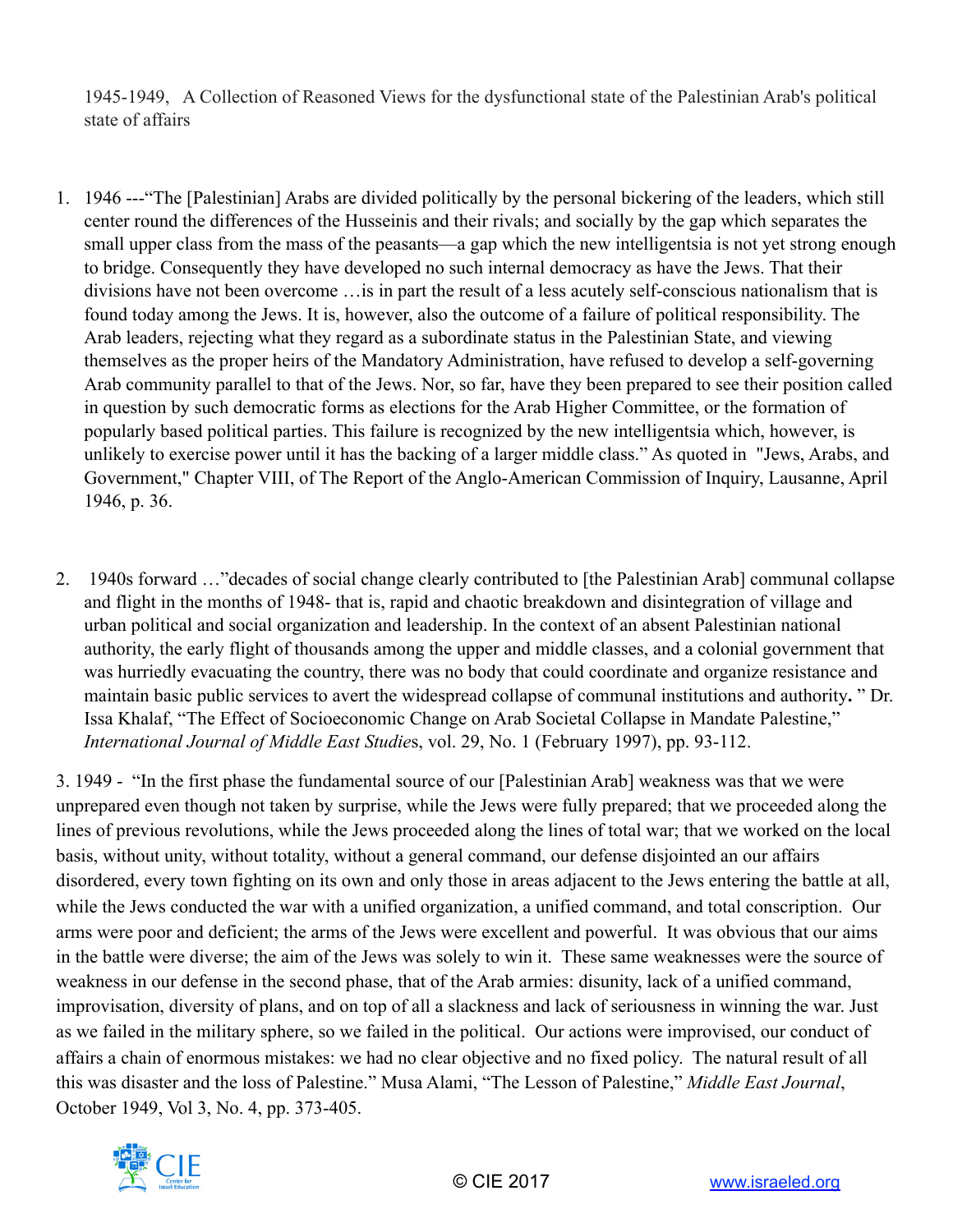4. Note to the reader—Professor Rashid Khalid is the author of paragraphs 3 and 4 here, published separately. The first was published in 1997, the second in 2001. Their contents are very similar, and yet a sufficiently different for both to be included. As the author, it was of course Khalidi's prerogative to paraphrase himself. The publication sources of both entries reveal his candid assessments of reasons why the Palestinians lost the 1947-1949 war against Israel.

 "Thus the nakba, the "catastrophe," of 1947-49 was both the outcome and the conclusion of a series of failures, a series of defeats. The Palestinians, with a divided leadership, exceedingly limited finances, no centrally organized military forces, and no reliable allies, were facing a Zionist movement and a Jewish society in Palestine which, although small, was politically unified, had centralized institutions, and was exceedingly well led and extremely highly motivated-the horrors of the Holocaust had just been revealed, if any further spur to determined action to consummate the aims of Zionism were needed. As we have seen, the Zionist leadership had long since achieved territorial contiguity via land purchases and settlements which gave them holdings in the shape of an ''N," running up the coastal strip, down the Marj Ibn 'Amir/Vale of Jezreel, and the finger of eastern Galilee. They benefited as well from international backing-both the U.S. and USSR supported the partition of Palestine and immediately recognized the new state of lsrael-and finally had understandings with the key Arab military power, Jordan, whose ruler's ambition was to control the Arab portions of Palestine that were not absorbed into Israel, and who also commanded the Iraqi forces sent to Palestine in 1948.

In view of this almost unbroken chronicle of failure on the part of the Palestinians, it was perhaps understandable that their enemies might assume that their rhetoric had been correct all along, and that there were indeed no Palestinians. In fact, it should have been understandable that in spite of the disparity in numbers in favor of the Palestinians, a larger economy (by 1948, the Jewish economy of Palestine was larger than the Arab one), greater firepower, superior organization, and considerable support from the great powers of the age would enable the new Israeli state to triumph over the poorly led and mainly rural, mainly illiterate Palestinian population of 1.4 million." Professor Rashid Khalidi, *Palestinian Identity: The Construction of Modern National Consciousness*, Columbia University Press, 1997, pp. 190-191.

5. "Thus the Palestinian catastrophe of 1947-49 was predicted on a series of previous failures. The Palestinians entered the fighting which followed the passage of the UN Partition resolution with a deeply divided leadership, exceedingly limited finances, no centrally organized military forces or centralized administrative organs, and no reliable allies. They faced a Jewish society in Palestine which, although small relative to theirs, was politically unified, had centralized para-state institutions, and was exceedingly well led and extremely highly motivated. The full horrors of the Holocaust had just been revealed, if any further spur to determined action to consummate the objectives of Zionism was needed. The Zionists had already achieved territorial contiguity via land holdings and settlements in the shape of an 'N', running north up the coastal strip from Tel Aviv to Haifa, south-east down the Marj Ibn 'Amir (the Jezreel Valley), and north again up the finger of eastern Galilee. This was the strategic core of the new state, and the springboard for its expansion. The outcome of the Palestinian-Israeli conflict of 1947-48 was thus a foregone conclusion. The Palestinians had superior numbers, but as we have seen, the Yishuv had more important advantages: a larger and far more diverse economy, better finances, greater firepower, superior organization, and considerable support from the United States and the Soviet Union. All of